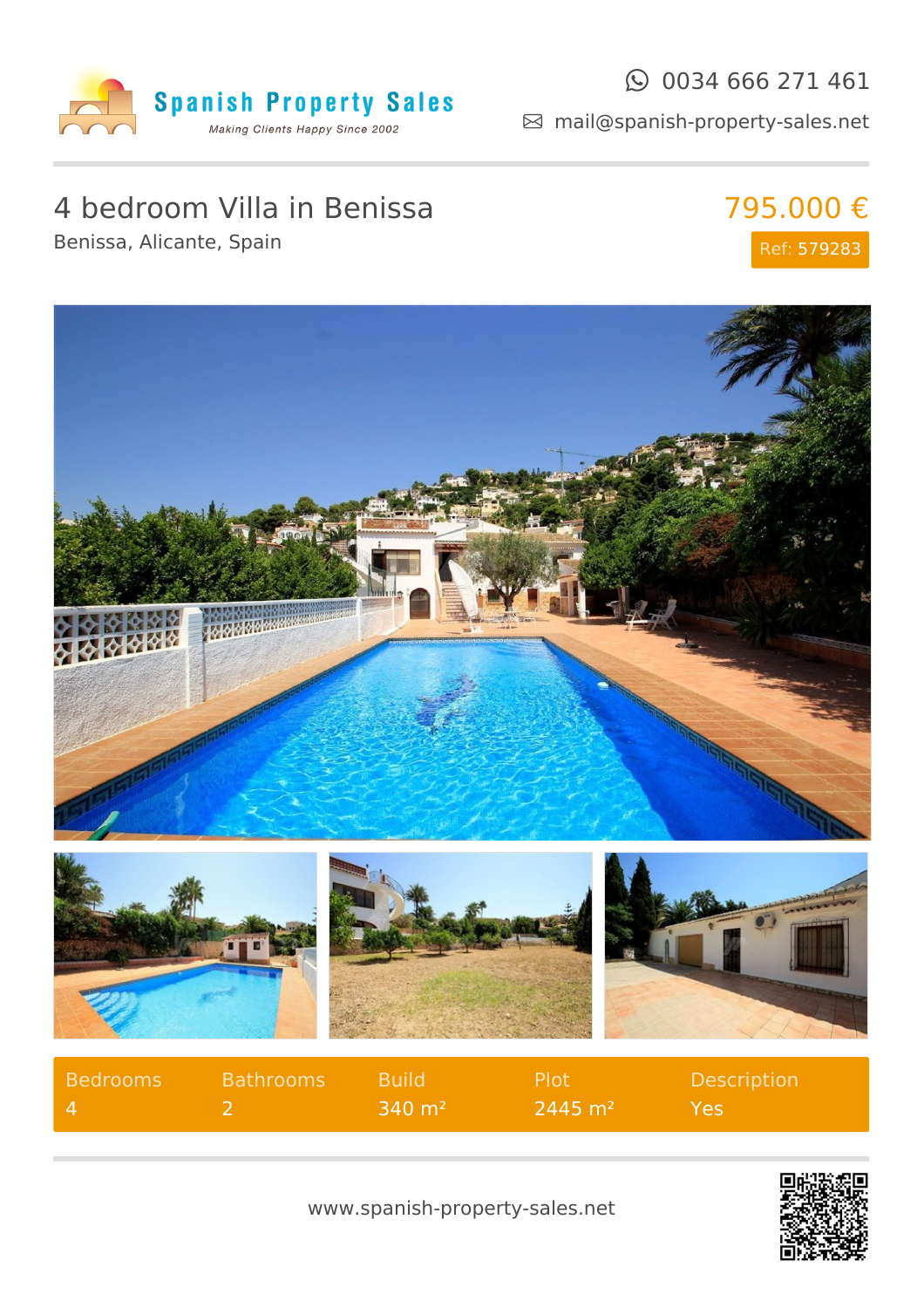

mail@spanish-property-sales.net

### 4 bedroom Villa in Benissa

Benissa, Alicante, Spain



#### Description

Villa for sale in Montemar, Costa Blanca.

This lovely Spanish style villa is distributed over two levels with all its accommodation on one level plus a under build currently used as storage. Set on a large, 2.445 meters plot, the villa is located in the Montemar area within a short drive to all amenities as well as to the beautiful beaches and coves along the Mediterranean sea.

Access can be made via three electric sliding gates, one leading to the double garage, one to a carport for four cars and the last one leading to the main entrance of the villa. There are three lounge areas, a dining area, equipped kitchen, four double bedrooms, two bathrooms and a storage area that can be converted into two further bedrooms. On the lower level we find the under build which is currently used for storage but could potentially be converted into guest accommodation.

Outside we find the 11x5.5 meters pool with its lovely terraces as well as a summer kitchen with barbeque and a full toilet with shower. The gardens are mature and of low maintenance.

Extras include: hot & cold Air-con in part of the villa, fireplace, water deposit, Covered/open terraces, Garage, Carport, BBQ, Summer kitchen, Storage, utility room, poolside shower, etc.